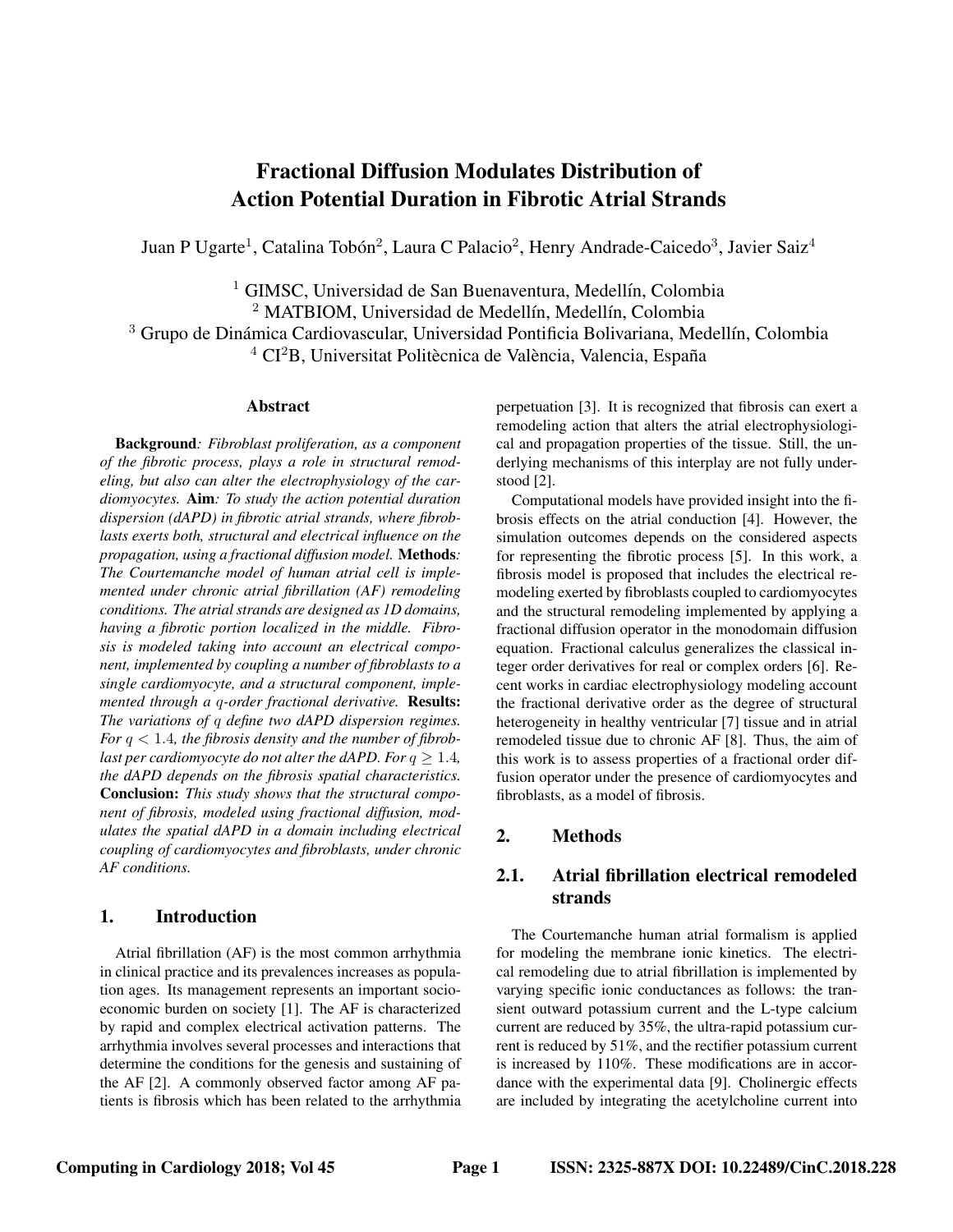the Courtemanche atrial model [10].

#### 2.2. Fibrosis model

The fibrotic domain is represented by the combination of electrical and structural remodeling components. Fibrosis electrical remodeling is implemented trough fibroblastscardiomyocyte (FCM) coupling. For this purpose, the Maleckar atrial fibroblast model [11] is applied. A single cardiomyocyte is electrically coupled to  $N_f$  fibroblasts through gap junctions of 3 nS of conductance. The number of fibroblasts  $N_f$  varies from 2 to 100. The FCM systems are randomly distributed within the fibrotic domain with densities of 10%, 30% and 100%. For fibrotic densities of 10% and 30%, 10 patterns are generated. Figure 1 shows an example of each case. The blue segments represent FCM systems, while the yellow segments represent cardiomyocytes. The non-fibrotic domains are defined between the 1 a 2 cm and between 2 and 3 cm. In this manner, atrial strands coated with fibroblasts are represented.



Figure 1. Atrial strands with different densities of fibrosis.

The structural remodeling accounts for the complexity of a fibrotic pattern. A spatial fractional order derivative is used in the reaction-diffusion equation for modeling electrical propagation as follows:

$$
\frac{\partial u}{\partial t} = \rho \frac{\partial^q u}{\partial x^q} - \frac{1}{C_m} I_{ion},
$$
\n(1)

where u is the transmembrane potential,  $\rho$  is diffusion coefficient,  $C_m$  is the membrane capacitance and  $I_{ion}$  is the transmembrane current described by the Courtemanche model. The derivative order  $q$  is a real number between 1 and 2. The closer the  $q$  value is to 1, the greater the structural complexity of the strand [7]. Thus, the fibrotic structural remodeling is controlled through the  $q$  value.

## 2.3. Simulation setup and electrophysiological measurements

The numerical solution to equation (1) is calculated by splitting the operator. The spatial fractional derivative is solved by applying a semi-espectral scheme [12]. The temporal derivatives are solved using the explicit Euler method with a time step of  $10^{-2}$  ms.

The atrial strands are designed as 1D domains of 4 cm in length and discretized at 312.4  $\mu$ m. Propagation is generated by pacing the left end of the strand at a basic cycle length of 400 ms. Action potential duration (APD) is defined at 90% of repolarization. The APD dispersion (dAPD) is calculated as the difference between the maximum and the minimum APD after ten pacing stimuli.

#### 3. Results

The effect of the proposed fibrosis model on the action potential is shown in Figure 2. The curve  $N_f = 0$  (dashed line) corresponds to the case where the atrial strand does not undergo electrical remodeling due to fibrosis. The FCM coupling without structural remodeling  $(q = 2)$ , significantly reduces the APD and increases the resting membrane potential as  $N_f$  increases. However, when q decreases the effect on the APD is diminished, prevailing the  $N_f$  effect to increase the cardiomyocyte resting potential.

The distribution of the APD within the atrial strand is analyzed through the dAPD value. The Figure 3 depicts the dAPD versus the  $q$  values at different fibrosis densities for fixed values of  $N_f$ . The 10% and 30% curves are constructed using the dAPD boxplots registered from the 10 distinct patterns. The case of 0% fibrosis represents a strand without fibroblasts. It can be seen that the dAPD depends on the degree of structural remodeling and the fibrosis density for  $q \ge 1.4$ . The dAPD remains approximately invariant for  $q < 1.4$ .

From the results in Figure 2, the resting potential is affected by the number of fibroblasts per cardiomyocyte within the fibrotic domain. The behavior of the membrane potential is analyzed in the non-fibrotic domain. The resting potential is registered at 0.5 cm outside the fibrotic domain. The Figure 4 shows the resting potential values for the variations of q. For  $q = 2$ , the resting potential outside the fibrotic domain remains invariant to the changes of fibrosis configuration. However, as  $q$  decreases the resting potential increases and its specific value depends on the fibrosis density and  $N_f$ .

### 4. Discussion

In this study, a model of fibrosis that combines electrical and structural remodeling, specifically related with the fibrotic process, is assessed. The results suggest that the APD and its spatial distribution is modulated by the interaction of both fibrotic remodeling processes. Such modulation is defined by the extent of electrical and structural remodeling interacting within the strand.

Experimental reports show that the FCM coupling modifies the morphology of the cardiomyocyte action potential by electrotonic interactions [13, 14]. These changes in the shape of the action potential have been studied using com-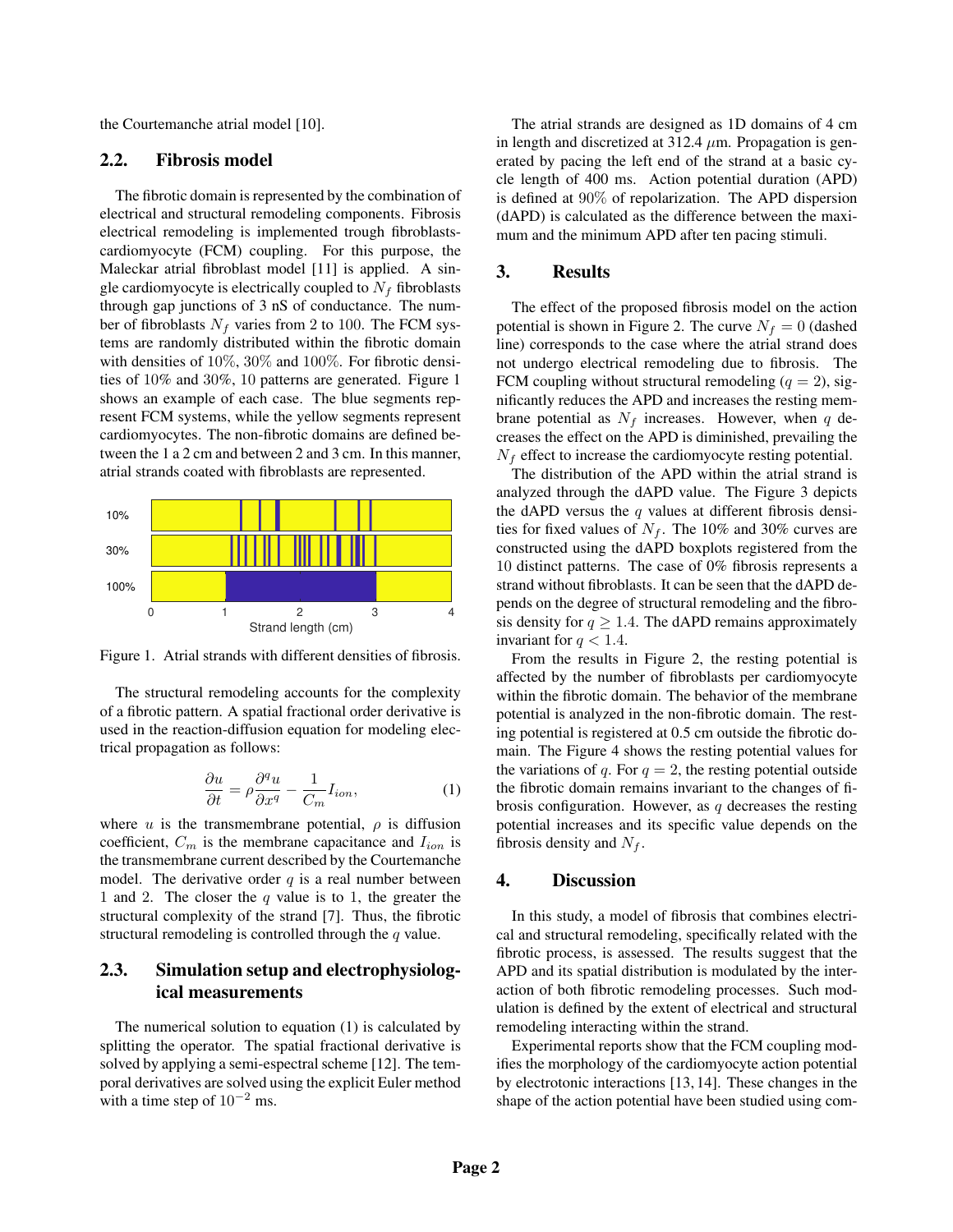

Figure 2. Action potential registered at a point containing a FCM system with distinct values of  $N_f$ . Four representative values of the fractional derivative order  $q$  are shown.



Figure 3. Curves depicting the relation between dAPD and q keeping  $N_f$  fixed. Three representative values of  $N_f$ are shown.

putational models where the APD decrease as the number of coupled fibroblasts increase [11, 15]. This APD shortening is also observed in this work, however, conjugating the fibrosis electrical and structural remodeling under the proposed design, modifies the APD behavior at different scales. At cellular level, higher degrees of structural remodeling  $(q$  is close to 1) have a major role in the APD shortening than the electrical remodeling (the FCM systems) and viceversa. At a mesoscopic level, the dAPD exhibits two regimes: having a high degree of structural remodeling  $(q < 1.4)$  yields a dAPD approximately independent to the FCM systems configuration. Having an intermediate and low degree of structural remodeling ( $q \ge 1.4$ ) yields an dAPD dependence to the electrical remodeling. to an increment in the APD decrease of the method of the APD decrease (11.15). This APD short and the fluctuational models where  $\alpha$ . The rest operator of the APD decrease (11.15). This APD short and the atribute prope

The fibrosis and structural and electrical remodeling have been observed experimentally [4, 16]. The results obtained in this work suggest a complex interaction between them. Specifically, the described APD behavior could lead



Figure 4. The resting membrane potential registered outside the fibrotic domain versus the fractional derivative order q. Three representative values of  $N_f$  are shown for each fibrotic density.

which could have proarrhythmic implications [17, 18].

It is worth noting that, although the electrophysiological influence of the fibroblasts on the cardiomyocyte APD is reduced at high degrees of structural remodeling, they do modify the resting membrane potential which does not occur with the structural remodeling alone. Thus, a model of fibrosis composed only by the q−order derivative is not equivalent to a model that includes the FCM coupling besides the fractional derivative. Experimental studies have shown that dense fibrotic regions are not arrhythmogenic by themselves but the surrounding tissue presents conduction alterations and arrhythmogenic susceptibility [19, 20]. The distribution of the resting membrane potential described in this work presents long range interactions: the resting potential outside the fibrotic domain increases with the FCM density and the number of fibroblast per cardiomyocyte. This characteristic is related with the fractional derivative which is a non-local operator. Thus, the proposed model is able to reproduce the conditions that can establish a proarrhythmic scenario.

## 5. Conclusion

A model of fibrosis that includes a fractional derivative operator for representing the structural remodeling combined with the electrical remodeling exerted by fibroblast is presented. The model surmises that both remodeling processes play a role in the modulation of the cardiomyocytes action potential. This interaction can support the AF genesis and maintenance.

#### Acknowledgements

This work was supported by the "Departamento Administrativo de Ciencia, Tecnología e Innovación" – COLCIENCIAS of Colombia, by research project #121065741044, and by the UdeM research project #890.